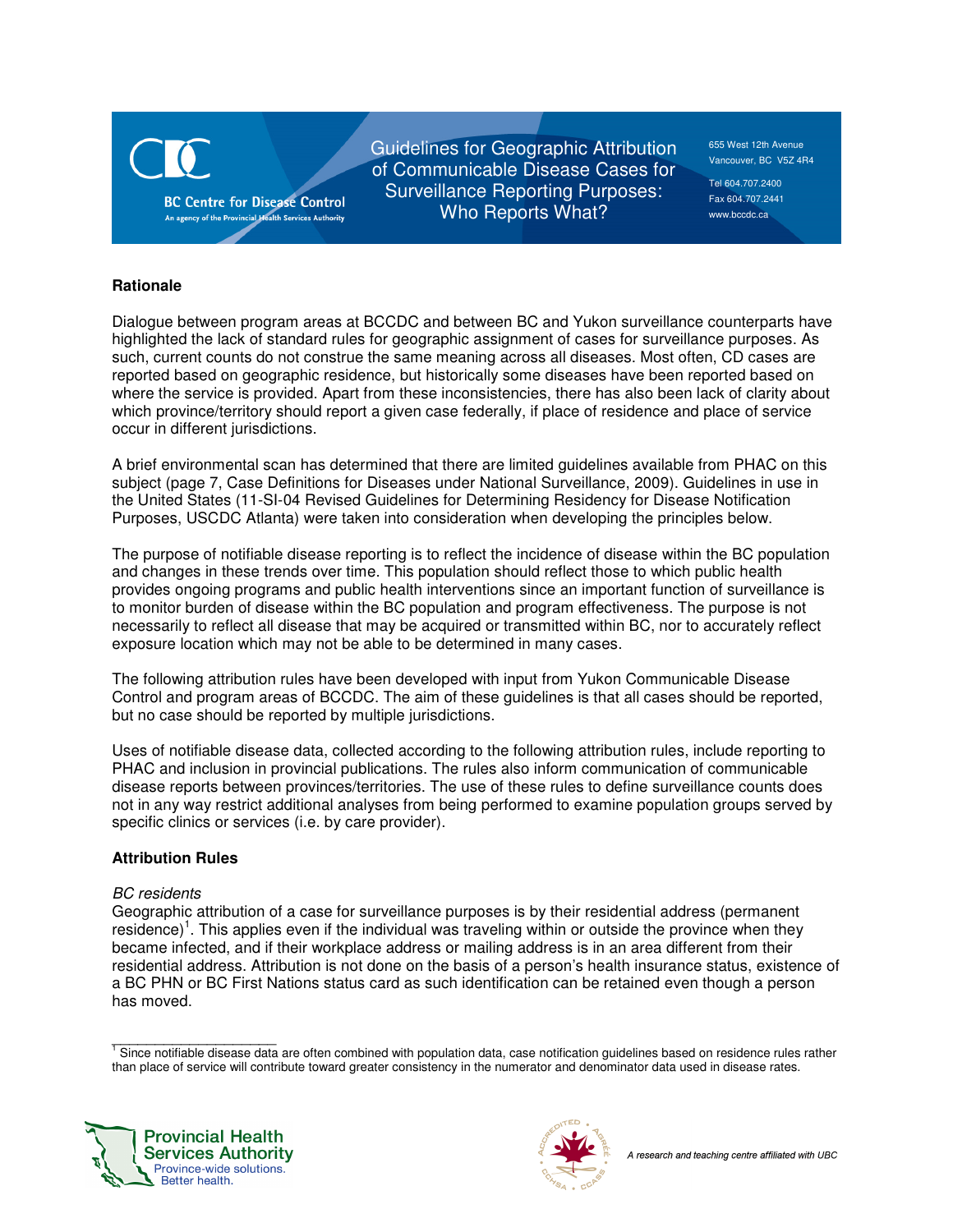**BC Centre for Disease Control** An agency of the Provincial Health Services Authority **Guidelines for Geographic Attribution of Communicable Disease Cases for Surveillance Reporting Purposes: Who Reports What?** 

### Visitors to BC

Visitors to BC are excluded from Provincial counts. This includes travelers visiting BC temporarily for holiday, business or family reasons (e.g. summer vacation, summer camp, adventure hiking/ fishing, onetime business trip). Case details should be notified back to the case's jurisdiction of residence for reporting purposes.

### Special circumstances

There may be circumstances where geographic determination for reporting purposes is not clear cut. The following describe common scenarios encountered and the jurisdiction to which such cases should be assigned.

- 1. Individuals with multiple residences may be included in BC counts
	- a. Commuters<sup>2</sup> should be reported by the case's jurisdiction of permanent residence.
		- i. If case's permanent residence is not BC, exclude case from surveillance counts; notify report to jurisdiction of permanent residence.
	- b. Temporary residents (e.g. temporary workers, snowbirds, students<sup>3</sup> attending BC educational institutions, refugee claimants) should be reported by the jurisdiction where they have established temporary residence at the time of diagnosis.
		- i. If not BC, exclude case from surveillance counts; notify report to the jurisdiction where they have established temporary residence at the time of diagnosis.
	- c. Staff/residents of institutional facilities (e.g. correctional facilities, nursing homes, hospitals or other institutions) should be reported by the jurisdiction where the individual lives and sleeps most of the time.
		- i. If not BC, exclude case from surveillance counts; notify report to the case's province/territory of residence.
- 2. Newborns
	- a. Notifiable diseases in newborn babies who have not yet been discharged following delivery should be made by the jurisdiction of the mother's usual residence. In cases of adoption, reporting should be done by the jurisdiction of the adoptive parents' residence.
- 3. Address unknown

 $\frac{1}{2}$  ,  $\frac{1}{2}$  ,  $\frac{1}{2}$  ,  $\frac{1}{2}$  ,  $\frac{1}{2}$  ,  $\frac{1}{2}$  ,  $\frac{1}{2}$  ,  $\frac{1}{2}$  ,  $\frac{1}{2}$  ,  $\frac{1}{2}$  ,  $\frac{1}{2}$  ,  $\frac{1}{2}$  ,  $\frac{1}{2}$  ,  $\frac{1}{2}$  ,  $\frac{1}{2}$  ,  $\frac{1}{2}$  ,  $\frac{1}{2}$  ,  $\frac{1}{2}$  ,  $\frac{1$ 

a. When specific address is unknown or the client has no fixed address, case is attributed to the jurisdiction of the ordering provider.

In all cases, regardless of where the case will be assigned for surveillance and reporting purposes, notification to another jurisdiction may be warranted if additional public health action is necessary (e.g. investigation of source, contact tracing activities, prophylaxis). It should be clear when such communications are conducted where the case is being counted so as to avoid duplicate notifications to the Public Health Agency of Canada.

 $^2$ Commuters are individuals with multiple addresses (e.g. a permanent address in one jurisdiction and temporary address(es) in another jurisdiction where they reside for the work requirement). The commuter has not established residency in the location where they are working but has a regular requirement to be in that jurisdiction, resulting in frequent travel back and forth.

<sup>&</sup>lt;sup>3</sup> Students at BC institutions contribute to the resident BC population for whom we provide public health services, and among whom we measure success of public health interventions. They are thus counted as BC cases (numerator); however BC statistics does not include students in the BC population denominator. The impact on rate calculations is considered negligible.